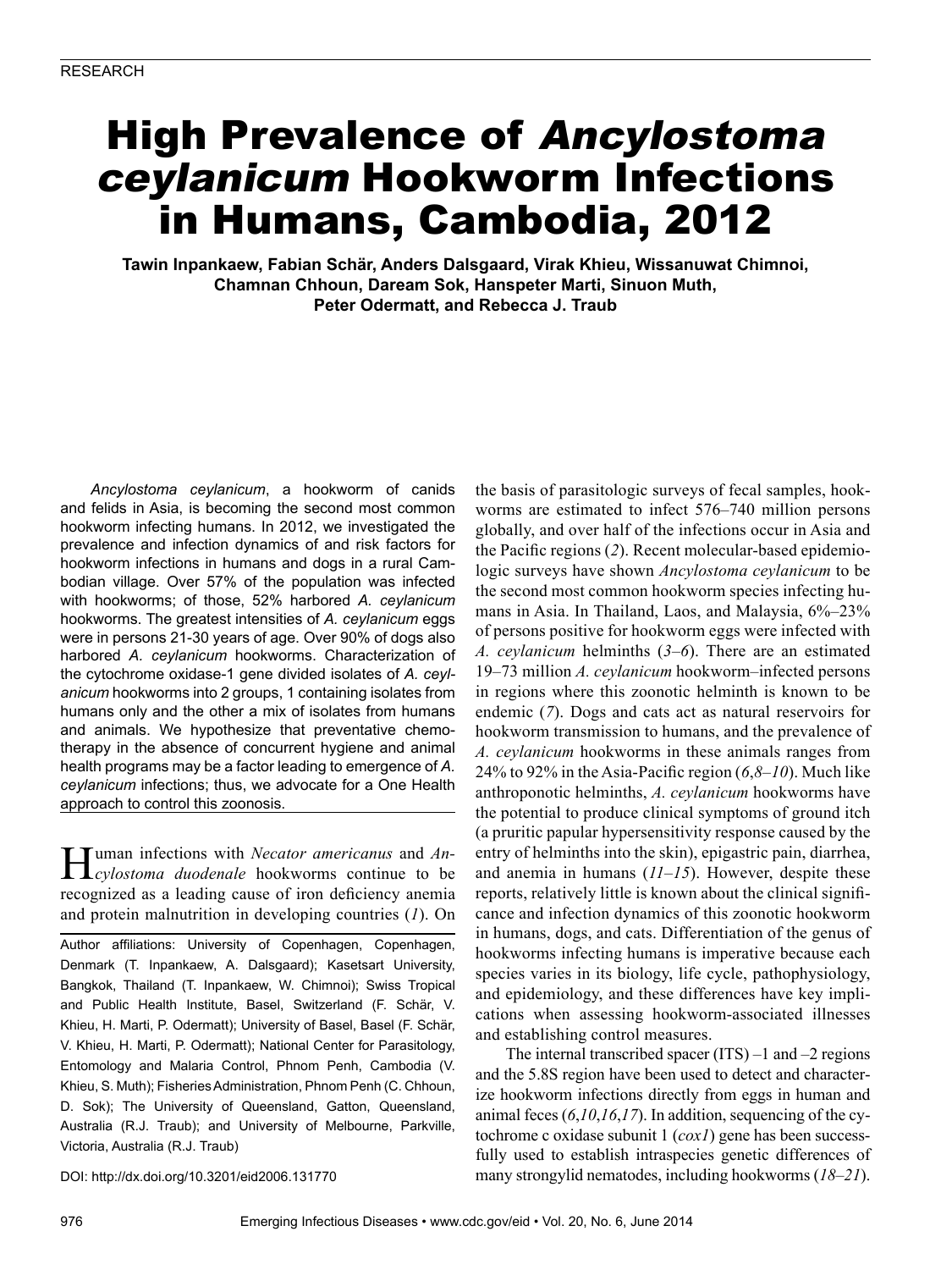The aim of our study was to determine the prevalence, associated risk factors, and infection dynamics of hookworm species infection in humans and dogs living in a rural Cambodian village. To carry out this investigation, we used a combination of conventional parasitologic and molecular epidemiologic approaches.

#### **Materials and Methods**

#### **Study Site and Sample Collection**

The study was conducted in May 2012 in Dong, a rural village in Rovieng District, Preah Vihear Province, Cambodia. Preah Vihear Province is located in northern Cambodia, bordering Thailand and Laos (13°47′N 104°58′E). The climate is tropical; temperatures are warm and hot all year round, and seasons alternate between dry and wet. Subsistence farming (rice, vegetables, and fish) constitutes the primary source of income for the community. Drinking water is sourced from wells, well pumps, and rain water tanks, and just over half of the households own a latrine. All household electricity is battery or generator powered. Approximately half the households feed semidomesticated, free-roaming community dogs. These dogs are allowed to defecate indiscriminately within the village or outside the homes of their owners.

The study protocol was approved by the Ethics Committee of the Canton of Basel and Baselland, Switzerland, and the National Ethics Committee Health Research, Ministry of Health, Cambodia. Dong, the village selected for study, had previously been categorized as having endemic soil-transmitted helminths (*22*). According to the treatment guidelines of the Cambodian helminths control program, all children attending primary school in the village were administered albendazole (400 mg) and mebendazole (500 mg) twice a year. At completion of the study, all participants who were found positive for *Strongyloides* spp. were treated with ivermectin (200 μg/kg body weight), and participants infected with other soil-transmitted helminths were treated with albendazole (400 mg).

A cross-section of 67 households was randomly selected from a list provided by the Dong village authority. A total of 218 persons from those households were enrolled in the study. Of the 218 persons, 99 (45.4%) were male. The average age of participants was 30.0 years (range 2–84); female participants were marginally older, on average, than male participants (30.3 vs. 29.8 years of age). On the first day of the study, informed consent was obtained from the enrolled participants, and questionnaires were administered during interviews. Interviews with children (i.e., participants 2–17 years of age) were conducted with the assistance of a parent or legal guardian. All study participants responded to a questionnaire covering demographics, dietary habits, personal hygiene, and level of household income and assets.

Prelabeled stool containers were distributed to the 218 study participants for collection of feces on the second morning of the study. Fecal samples were collected from participants' dogs  $(N = 94)$ , when applicable. Samples  $(\approx 3, 5, \text{g})$  from dogs were collected directly from the rectum at time of the participant interview and placed into a sterile plastic container. If insufficient stool was obtained from a dog, the animal was confined within the owners property and resampled on the second morning of the study. All fecal samples were chilled immediately in a cool box and transported to a laboratory in Rovieng Health Center (Rovieng District, Preah Vihear Province) within 2 h after collection. After fecal samples arrived at the laboratory, a minimum of 2 g of each sample was placed into a 15-mL centrifuge tube containing 10% formaldehyde for parasitologic analysis, and  $1-2$  g of each sample was placed into a 15-mL centrifuge tube containing 2.5% potassium dichromate for molecular analysis. These samples were then shipped at room temperature to the School of Veterinary Science, University of Queensland, Gatton, Queensland, Australia, for further analysis.

#### **Parasitologic Procedures**

All fecal samples were examined by microscope. The relative intensity of hookworm infection, in eggs per gram, was determined by floatation, using a sodium nitrate solution (specific gravity 1.20) (*23*).

#### **DNA Extraction**

Genomic DNA was extracted directly from fecal samples by using the PowerSoil DNA Isolation Kit (Mo Bio, Carlsbad, CA, USA) according to the manufacturer's instructions, with the exception that fecal samples were subjected to a 5-min disruption by using 0.5-mm Zirconia/Silica beads (BioSpec Products, Inc., Bartlesville, OK, USA) instead of the beads provided by the manufacturer. Final elution of DNA was made in 100 mL of elution buffer. The extracted DNA was stored at -20°C until required for PCR amplification.

#### **Molecular Characterization of Hookworm Species in Humans**

PCR was conducted by using primers RTHW1F and RTHW1R (*10*) in 25-mL volumes; each final reaction contained 1× CoralLoad PCR Buffer (QIAGEN Pty Ltd, Hilden, Germany), 12.5 pmol of each primer, 0.5 U of Hot-Star Taq DNA Polymerase (QIAGEN), and 2 mL of DNA. The cycling conditions were the same as the published protocol (*10*) except for an initial denaturation of 5 min at 95°C. A positive control of *N. americanus* and *A. ceylanicum* hookworms and negative controls of distilled water were included in each run. PCR amplicons that were  $\approx 380$ bp in size, corresponding to *Ancylostoma* spp. hookworms,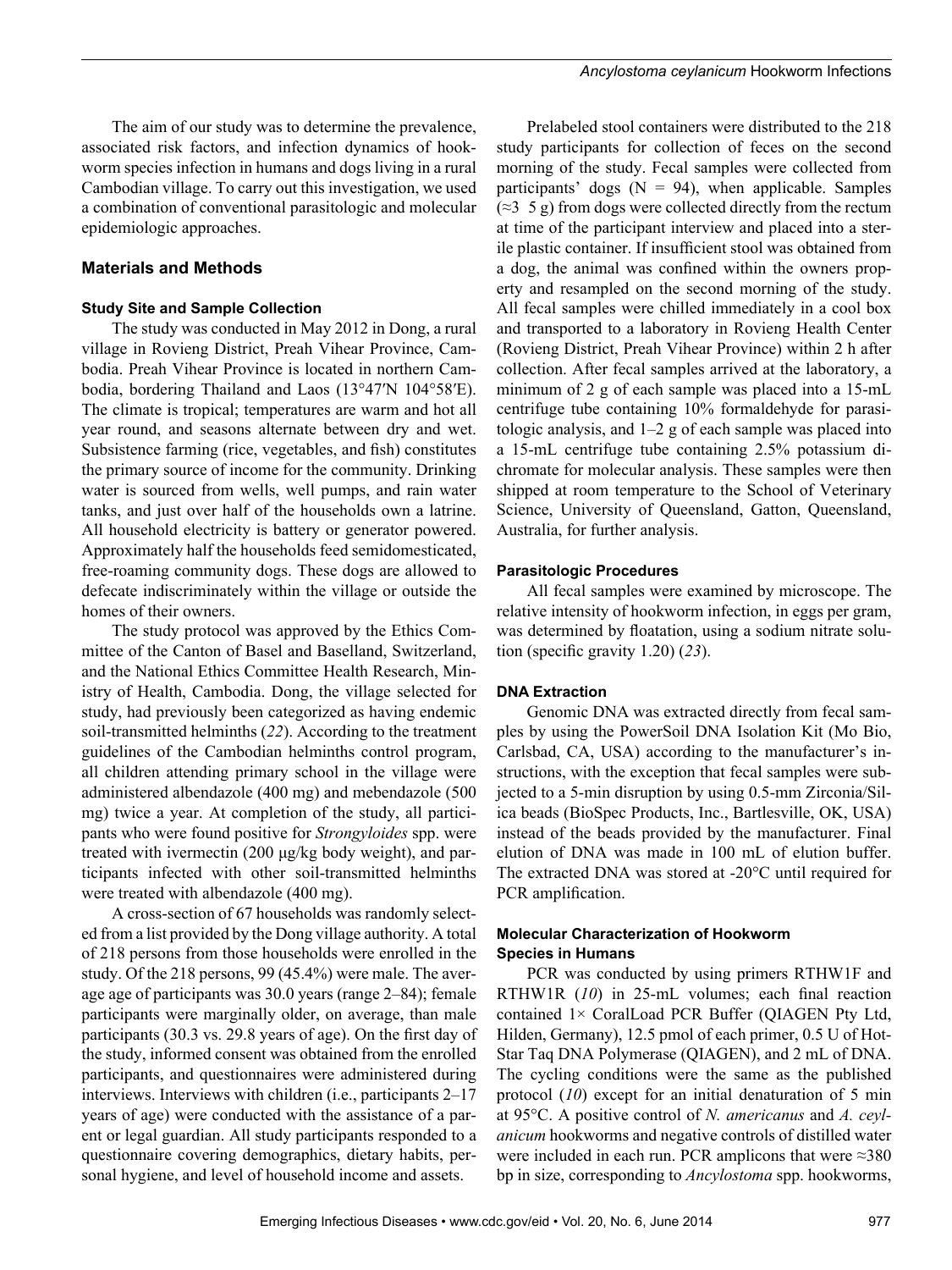were purified by using the PureLink Quick PCR Purification Kit (Life Technologies, Carlsbad, CA, USA) and submitted to the University of Queensland Animal Genetics Laboratory, Gatton, for bidirectional DNA sequencing.

#### **Molecular Characterization of Hookworm Species in Dogs**

PCR–restriction fragment length polymorphism (RFLP) characterization of hookworms from dogs was carried out as described (*17*,*24*). In brief, RTGHFI and RTABCR1 primers were used to amplify a 545-bp region of ITS-1, 5.8S, and ITS-2 of *A*. *caninum*, *A. ceylanicum*, and *Uncinaria stenocephala* hookworms. In a separate PCR, a 673-bp region of an *A*. *braziliense* hookworm was amplified by using RTGHF1 and a specific reverse primer, RTAYR1. Both PCR reactions consisted of 1× CoralLoad PCR Buffer (QIAGEN), 12.5 pmol of each primer, 0.2 mL of 20 mg/mL bovine serum albumin, 2 mL DNA, and 1 U of HotStar Taq Polymerase (QIAGEN) in a 25-mL reaction. The cycling conditions were as published (*17*,*24*), except for an initial denaturation time of 5 min at 95°C. Amplified PCR product (10 mL; RTGHF1/RT-ABCR1) was digested with *HinF*I and *Rsa*I endonucleases in separate reactions at 37°C for 3 h. The RFLP patterns generated by each sample were then compared to the expected RFLP profiles for each hookworm species.

#### **PCR and DNA Sequencing of** *cox1* **of**  *A. ceylanicum* **Hookworm**

Samples from dogs and humans that were positive for *A. ceylanicum* hookworms were further characterized to a haplotype level by analysis of the mitochondrial gene (*cox1*). AceyCOX1F (5′-GCTTTTGGTATTGTA-AGACAG-3′) and AceyCOX1R (5′- CTAACAACATAATAAG-TAT-CATG-3′) were specifically designed to amplify a 377-bp region of the *cox1* gene of *A. ceylanicum* hookworm. The PCR was carried out in 25-mL volumes, with each reaction containing  $1 \times$  CoralLoad PCR Buffer, 12.5 pmol of each primer, 0.5 U of HotStar Taq DNA polymerase, and 2 mL of DNA. The cycling conditions were 95°C for 5 min, followed by 50 cycles at 94°C for 30 s, 58°C for 30 s, 72°C for 30 s, and a final extension at 72°C for 7 min. A positive control of *A. ceylanicum* hookworm and a negative control of distilled water were included in the run. PCR-positive samples were purified by using the PureLink Quick PCR Purification Kit according to the manufacturer's protocol. Bidirectional DNA sequencing was performed by the University of Queensland Animal Genetics Laboratory.

#### **Phylogenetic Analyses**

DNA sequences were analyzed by using the Finch TV version 1.4.0 trace viewer (Geospiza, Inc., Seattle, WA, USA) and aligned by using BioEdit version 7.2.0 (www. mbio.ncsu.edu/BioEdit/bioedit.html) together with the *cox1* gene sequences from the following hookworm species: *A. ceylanicum* Malaysia isolates (GenBank accession nos. KC247727– KC247745, Pos Iskandar [Human] and Sg Bumbun [Human]); *A. caninum* and *A. duodenale* (GenBank accession nos. NC012309 and NC003415, respectively); and *A. ceylanicum* Thailand genotype (Gen-Bank accession no. KF896595). Neighbor-joining analyses were conducted by using Tamura-Nei parameter distance estimates, and the tree was constructed by using Mega4.1 (www.megasoftware.net). Bootstrap analyses were conducted using 1,000 replicates.

#### **Statistical Analyses**

We used STATA version 12 (StataCorp LP, College Station, TX, USA) for data entry and statistical analyses. The prevalence of hookworm infection was calculated by using descriptive statistics for microscopy and molecular results. A univariate model was used to assess potential risk factors associated with hookworm infection; odds ratios and 95% CI were reported. The level of statistical significance was set at p<0.05. Factors that were significant in univariate analysis were evaluated by multivariate analysis, when applicable.

#### **Results**

#### **Prevalence of Hookworm Infection**

The prevalence of hookworm infection among the 218 persons tested in Dong village was 26.6% (58/218) as determined by microscopic examination and 57.4% (124/218) as determined by PCR based on amplification of the partial ITS gene. Among dogs, 80.9% (76/94) were positive for hookworms by microscopic examination, and 95.7% (90/94) were positive by PCR based on amplification of the partial ITS gene.

#### **Molecular Characterization of Hookworm Species**

Of the 124 persons with positive samples, 64 (51.6%) harbored *A. ceylanicum* hookworms; 57 (89.0%) of these infections were single infections. An equal percentage of persons, 64 (51.6%), were infected with *N. americanus* hookworms, mostly as single infections (59/64 [92.2%]), and 4 (3.2%) persons were infected with *A. duodenale* hookworms (Table).

Of the 90 dogs with positive samples, 85 (94.4%) were infected with *A. ceylanicum* hookworms, mostly (81/85 [95.3%]) as single infections, and 8 (8.9%) were infected with *A. caninum* hookworms. One dog was found to be shedding *N. americanus* eggs (Table).

#### **Phylogenetic Analysis of** *cox1* **Gene of** *A. ceylanicum*

Of 68 human and 82 dog samples positive for hookworms, 28 (41.2%) and 65 (79.3%), respectively, were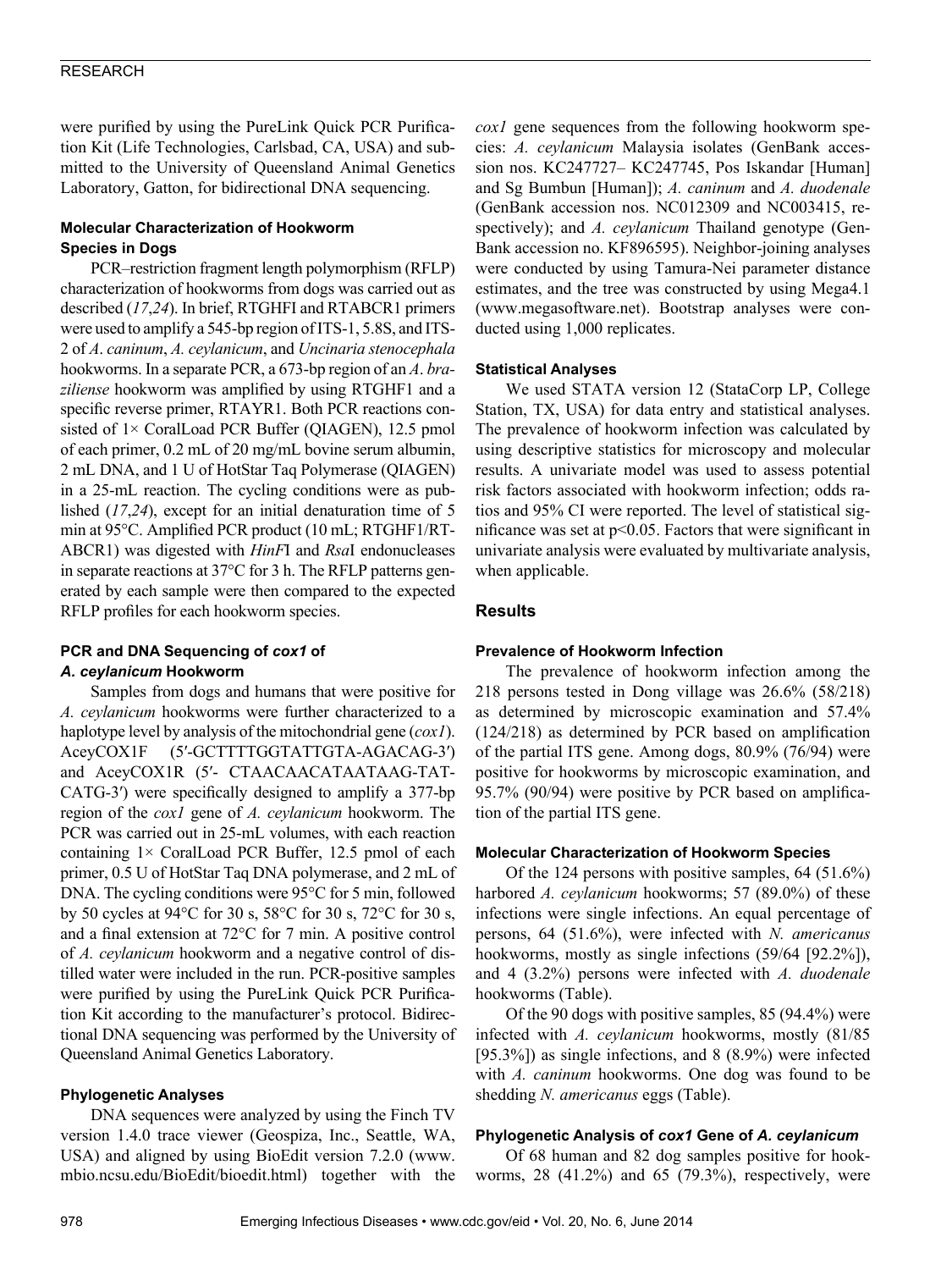| able. Hookworm species found in numans and dogs, Dong Village, Rovieng District, Prean Vinear Province, Cambodia, 2012"                           |                  |
|---------------------------------------------------------------------------------------------------------------------------------------------------|------------------|
| Infected host, hookworm species                                                                                                                   | No. (%) positive |
| Humans                                                                                                                                            |                  |
| Necator americanus                                                                                                                                | 59 (47.6)        |
| Ancylostoma ceylanicum                                                                                                                            | 57 (46.0)        |
| A. duodenale                                                                                                                                      | 1(0.8)           |
| N. americanus and A. ceylanicum                                                                                                                   | 4(3.2)           |
| A. ceylanicum and A. duodenale                                                                                                                    | 2(1.6)           |
| N. americanus and A. ceylanicum and A. duodenale                                                                                                  | 1(0.8)           |
| N. americanus and A. duodenale                                                                                                                    |                  |
| Total                                                                                                                                             | 124 (100.0)      |
| Dogs                                                                                                                                              |                  |
| A. ceylanicum                                                                                                                                     | 81 (90.0)        |
| A. caninum                                                                                                                                        | 5(5.6)           |
| A. ceylanicum and A. caninum                                                                                                                      | 3(3.3)           |
| A. ceylanicum and N. americanus                                                                                                                   | 1(1.1)           |
| Total                                                                                                                                             | 90 (100.0)       |
| *The presence of hookworms was determined by PCR amplification of the internal transcribed spacer–1 and –2 regions and the 5.8S region and by DNA |                  |

Table. Hookworm species found in humans and dogs, Dong village, Rovieng District, Preah Vihear Province, Cambodia, 2012\*

successfully amplified at the *cox1* gene. Of these, 21 PCRpositive amplicons from human samples and 27 PCR-positive amplicons from dog samples were randomly selected for DNA sequencing and subsequent phylogenetic analysis.

sequencing.

The phylogenetic tree distinctly separated into 3 clusters; the *A. ceylanicum* hookworm isolates grouped together and were genetically distinct from *A. caninum* hookworm isolates (GenBank accession nos. NC012309 and FJ483518) and *A. duodenale* hookworm isolates (Gen-Bank accession nos. NC003415 and AJ417718). Within *A. ceylanicum* hookworm isolates, there was strong bootstrap support (100%) for the division of isolates from various geographic locations into 2 clades. The first clade comprised 4 human isolates, 1 from the current study in Cambodia (Human 19) and 3 previously reported human isolates from Malaysia (GenBank accession no. KC772445; Human [Sg Bumbun]; Human [Gurney] and Human [Pos Iskandar]). The second clade comprised a mix of isolates from humans ( $n = 20$ ) and dogs ( $n = 27$ ) from villages in Cambodia; humans ( $n = 5$ ), dogs ( $n = 11$ ), and cats ( $n =$ 2) from Malaysia (*21*); and 1 dog in Thailand (GenBank accession no. KF896595). For human- and dog-derived *A. ceylanicum* hookworms, representative DNA sequences at each *cox1* haplotype were submitted to GenBank under accession nos. KF896596–KF896605 (see sequences marked with asterisks in the online Technical Appendix Figure, wwwnc.cdc.gov/EID/article/20/6/13-1770-Techapp1.pdf).

#### **Age-related Prevalence and Intensity of** *N. americanus* **and** *A. ceylanicum* **Hookworm Infections**

The prevalence of *N. americanus* hookworms peaked in persons 31–50 years of age, whereas the prevalence of *A. ceylanicum* hookworms peaked in persons 15–20 years age and again in persons 31–50 years of age (Figure). The highest egg intensities for single infections attributed to *N. americanus* and *A. ceylanicum* hookworms occurred in persons 21–30 years of age (Figure).

#### **Risk Factors Associated with Hookworm Infection of Humans and Dogs**

The results of regression analysis showed an increased risk for hookworm infection in persons who did not wear shoes while defecating (odds ratio 6.0, 95% CI 1.1–28.6; p  $= 0.038$ ). No significant associations were found between the prevalence and intensity of hookworms by age group, sex, household income, or dietary practices. No risk factors of significance were associated with hookworm infection in dogs.

#### **Discussion**

In this study, zoonotic ancylostomiasis caused by *A. ceylanicum* hookworms was found to be highly endemic among humans in Dong village, Preah Vihear Province, Cambodia; community dogs were the likely zoonotic reservoir. This finding is in stark contrast to the consistent finding by other molecular-based prevalence studies in the region that *N. americanus* is the predominant hookworm species in humans, followed by *A. ceylanicum* and *A. duodenale* hookworms (*3*,*5*,*6*,*10*). PCR proved a superior alternative to microscopy-based techniques for the detection of hookworms in fecal samples (*25*,*26*). In Dong village, the prevalence of *A. ceylanicum* hookworms matched that of their anthroponotic counterpart, *N. americanus* hookworms, and infections with *A. ceylanicum* hookworms substantially out-numbered those with *A. duodenale* hookworms. In addition, most infected persons harbored single-species hookworm infections; just over 10% of hookworm-positive persons had mixedspecies infections. These results raise questions about the potential infection dynamics between hookworm species within individual hosts. Our study supports an earlier hypothesis (*7*) that anthroponotic hookworms may have a cross-protective role in expelling and preventing the subsequent establishment of *A. ceylanicum* hookworms via a T helper 2 cell response (*27*). The major immunologic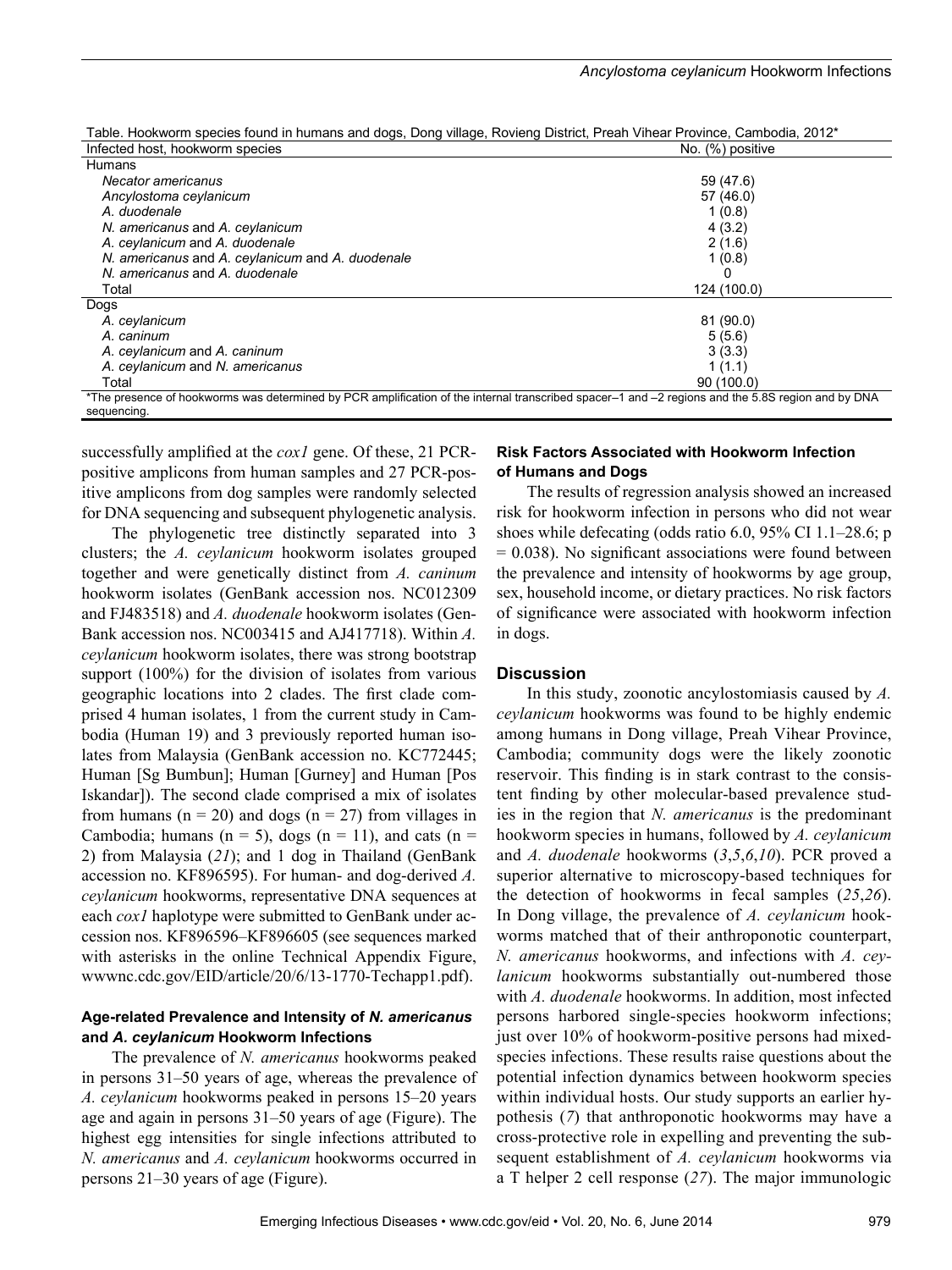#### RESEARCH



Figure. Prevalence and intensity (eggs per gram) of *Necator americanus* and *Ancylostoma ceylanicum* hookworm infections in humans of different ages in rural Dong village, Rovieng District, Preah Vihear Province, Cambodia, 2012.

action against incoming L3 larvae (infective filariform larvae) and L4 larvae (final larval stage within the intestine) is regulated by the infection itself (*28*). Thus, the presence of a stable and long-lived (3–6 years) infection with anthroponotic species (*29*) may play a role in providing an unsuitable environment for the establishment of incoming larvae of another closely related (albeit potentially shorter-lived and suboptimally host adapted) species—in this case, *A. ceylanicum* hookworms. Reduced burdens of anthroponotic hookworm species may also have the added advantage of easing density-dependent intraspecific competition for limited resources within the intestinal niche (*30*), leading to an opportunistic establishment of *A. ceylanicum* hookworms. Although data on the natural life span of *A. ceylanicum* hookworms in humans do not exist, infections in Dutch servicemen 5 months after their return from New Guinea (*31*) suggest that chronic infections with this hookworm may occur.

The initiating or causal factor for the emergence of highly endemic levels of monospecific infections with *A. ceylanicum* hookworms in Dong village remains unclear. In this study, potential causal factors for human infection are likely related to the high levels of *A. ceylanicum* hookworm infections in community dogs. In rural

Malaysia, close contact with community dogs and cats was shown often to be associated with human infection with *A. ceylanicum* hookworms (*6*). In Dong village, dogs were reported to defecate indiscriminately in environments shared with humans, leading to widespread environmental contamination with infective *A. ceylanicum* hookworm larvae. For humans, defecating while bare foot was shown to be the most significant risk factor for infection with both species of hookworms. Whether these factors, coupled with the administration of preventative chemotherapy, led to an increased opportunity for the *A. ceylanicum* hookworm to replace the niche of its anthroponotic competitors remains unanswered. Either way, integrated control programs aimed at combining chemotherapeutic interventions with improvements in community hygiene and animal health programs will aid in curbing this potentially opportunistic zoonosis.

Molecular epidemiologic data gathered from characterization of the *cox1* gene of *A. ceylanicum* hookworms strongly support previous findings (*21*) that *A. ceylanicum* hookworm isolates from humans and animals formed 2 genetically distinct groups, 1 comprising isolates specific to humans and the other comprising isolates from humans, dogs, and cats. Most *A. ceylanicum* hookworm isolates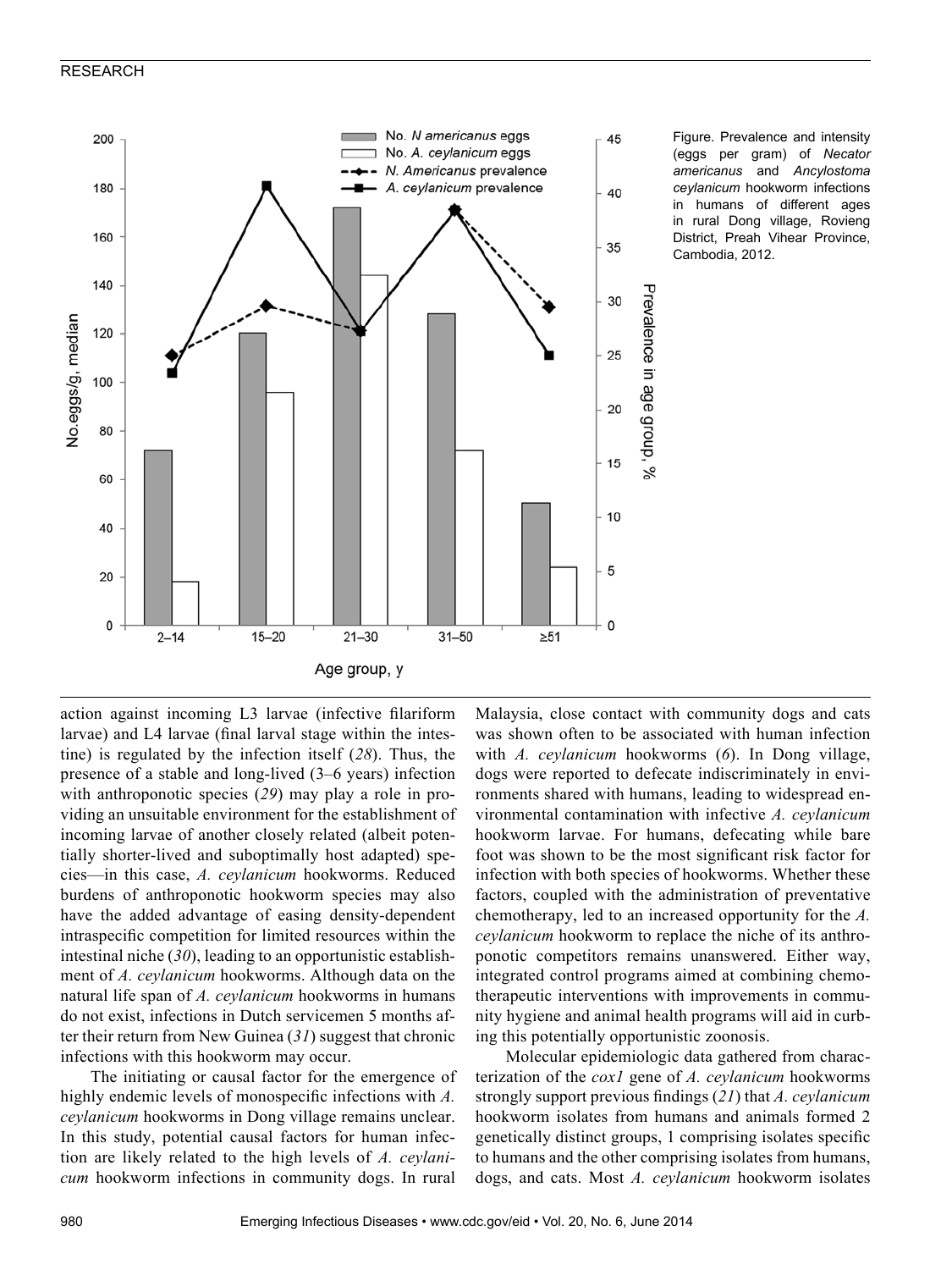from humans in Dong village clustered within the zoonotic haplotype, confirming that transmission from dogs to humans has occurred. Genetic groups inferred by the *cox1* gene of *A. ceylanicum* hookworms were found to be independent of geographic source. Whether the 2 primary haplotypes differ in biologic, epidemiologic, and pathophysiologic characteristic warrants further investigation.

The transmission dynamics of *A. ceylanicum* hookworms in humans of different ages largely paralleled that of *N. americanus* hookworms: persons 21–30 years of age excreted the highest number of eggs. This highly unexpected finding has key implications. First, this finding suggests that the previous classification of *A. ceylanicum* as an abnormal and minor hookworm of humans (*32*) no longer stands. Second, monospecific infections of humans with <100 *A. ceylanicum* worms have been reported to cause anemia, even in well-nourished persons (*14*,*33*). Thus, attention must be directed to *A. ceylanicum* infection as a major cause of human illness in areas where this zoonosis is endemic.

The zoonotic helminth *A. ceylanicum* can no longer be classified as an abnormal hookworm of humans. Although previous studies have reported this hookworm's emergence as the second most common human hookworm species in Southeast Asia, our study demonstrates its ability to infect humans at prevalence and intensity levels at par with that of its anthroponotic competitor, the *N. americanus* hookworm. We hypothesize that expansion of preventative chemotherapy in the absence of concurrent hygiene and animal health programs is a potential causal factor for the emergence of this zoonosis. Attention must be directed to the effects of *A. ceylanicum* hookworm infections on human health, and a One Health approach should be adopted for the control of this zoonosis.

#### **Acknowledgments**

We thank Chhay Somany for his hospitality during sample collection and Darwin Murrell for his guidance and valuable input throughout the study. We gratefully acknowledge staff from the National Center for Parasitology, Entomology and Malaria Control, Cambodia, for their help in collecting fecal samples from humans and dogs and for help with the interviews. Special thanks go to all study participants in Dong village.

This project was financially supported by UBS Optimus Foundation, Zürich, Switzerland, and a PhD fellowship grant (to T.I.) from the Faculty of Health and Medical Sciences, University of Copenhagen, Denmark.

Dr Inpankaew, a veterinarian, is a PhD student at the University of Copenhagen, Denmark, and a lecturer in the Department of Parasitology, Faculty of Veterinary Medicine, Kasetsart University, Thailand. His research interests include molecular diagnostics and epidemiology.

#### **References**

- 1. Crompton DW. The public health importance of hookworm disease. Parasitology. 2000;121(Suppl):S39–50. http://dx.doi.org/10.1017/ S0031182000006454
- 2. Bethony J, Brooker S, Albonico M, Geiger SM, Loukas A, Diemert D, et al. Soil-transmitted helminth infections: ascariasis, trichuriasis, and hookworm. Lancet. 2006;367:1521–32. http://dx.doi.org/10.1016/S0140-6736(06)68653-4
- 3. Jiraanankul V, Aphijirawat W, Mungthin M, Khositnithikul R, Rangsin R, Traub RJ, et al. Incidence and risk factors of hookworm infection in a rural community of central Thailand. Am J Trop Med Hyg. 2011;84:594–8. http://dx.doi.org/10.4269/ajtmh.2011.10-0189
- 4. Traub RJ, Inpankaew T, Sutthikornchai C, Sukthana Y, Thompson RC. PCR-based coprodiagnostic tools reveal dogs as reservoirs of zoonotic ancylostomiasis caused by *Ancylostoma ceylanicum* in temple communities in Bangkok. Vet Parasitol. 2008;155:67–73. http://dx.doi.org/10.1016/j.vetpar.2008.05.001
- 5. Conlan JV, Khamlome B, Vongxay K, Elliot A, Pallant L, Sripa B, et al. Soil-transmitted helminthiasis in Laos: a community-wide cross-sectional study of humans and dogs in a mass drug administration environment. Am J Trop Med Hyg. 2012;86:624–34. http://dx.doi.org/10.4269/ajtmh.2012.11-0413
- 6. Ngui R, Lim YA, Traub R, Mahmud R, Mistam MS. Epidemiological and genetic data supporting the transmission of *Ancylostoma ceylanicum* among human and domestic animals. PLoS Negl Trop Dis. 2012;6:e1522.
- 7. Traub RJ. *Ancylostoma ceylanicum*, a re-emerging but neglected parasitic zoonosis. Int J Parasitol. 2013;43:1009–15. http://dx.doi. org/10.1016/j.ijpara.2013.07.006
- 8. Scholz T, Uhlirova M, Ditrich O. Helminth parasites of cats from the Vientiane province, Laos, as indicators of the occurrence of causative agents of human parasitoses. Parasite. 2003;10:343–50.
- 9. Traub RJ, Hobbs RP, Adams PJ, Behnke JM, Harris PD, Thompson RC. A case of mistaken identity- reappraisal of the species of canid and felid hookworms (*Ancylostoma)* present in Australia and India. Parasitology. 2007;134:113–9. http://dx.doi.org/10.1017/S0031182006001211
- 10. Traub RJ, Inpankaew T, Sutthikornchai C, Sukthana Y, Thompson RC. PCR-based coprodiagnostic tools reveal dogs as reservoirs of zoonotic ancylostomiasis caused by *Ancylostoma ceylanicum* in temple communities in Bangkok. Vet Parasitol. 2008;155:67–73. http://dx.doi.org/10.1016/j.vetpar.2008.05.001
- 11. Carroll SM, Grove DI. Experimental infection of humans with *Ancylostoma ceylanicum*: clinical, parasitological, haematological and immunological findings. Trop Geogr Med. 1986;38:38–45.
- 12. Wijers DJ, Smit AM. Early symptoms after experimental infection of man with *Ancylostoma braziliense* var. *ceylanicum.* Trop Geogr Med. 1966;18:48–52.
- 13. Yoshida Y. Comparative studies on *Ancylostoma braziliense* and *Ancylostoma ceylanicum* I. The adult stage. J Parasitol. 1971;57:983– 9. http://dx.doi.org/10.2307/3277850
- 14. Chung CS, Lin CK, Su KE, Liu CY, Lin CC, Liang CC, et al. Diagnosis of *Ancylostoma ceylanicum* infestation by single-balloon enteroscopy (with video). Gastrointest Endosc. 2012;76:671–2. http://dx.doi.org/10.1016/j.gie.2012.05.010
- 15. Hsu YC, Lin JT. Images in clinical medicine. Intestinal infestation with *Ancylostoma ceylanicum.* N Engl J Med. 2012;366:e20. http://dx.doi.org/10.1056/NEJMicm1101717
- 16. Sato M, Sanguankiat S, Yoonuan T, Pongvongsa T, Keomoungkhoun M, Phimmayoi I, et al. Copro-molecular identification of infections with hookworm eggs in rural Lao PDR. Trans R Soc Trop Med Hyg. 2010;104:617–22. http://dx.doi.org/10.1016/j.trstmh.2010.06.006
- 17. Traub RJ, Robertson ID, Irwin P, Mencke N, Thompson RC. Application of a species-specific PCR-RFLP to identify *Ancylostoma* eggs directly from canine faeces. Vet Parasitol. 2004;123:245– 55. http://dx.doi.org/10.1016/j.vetpar.2004.05.026